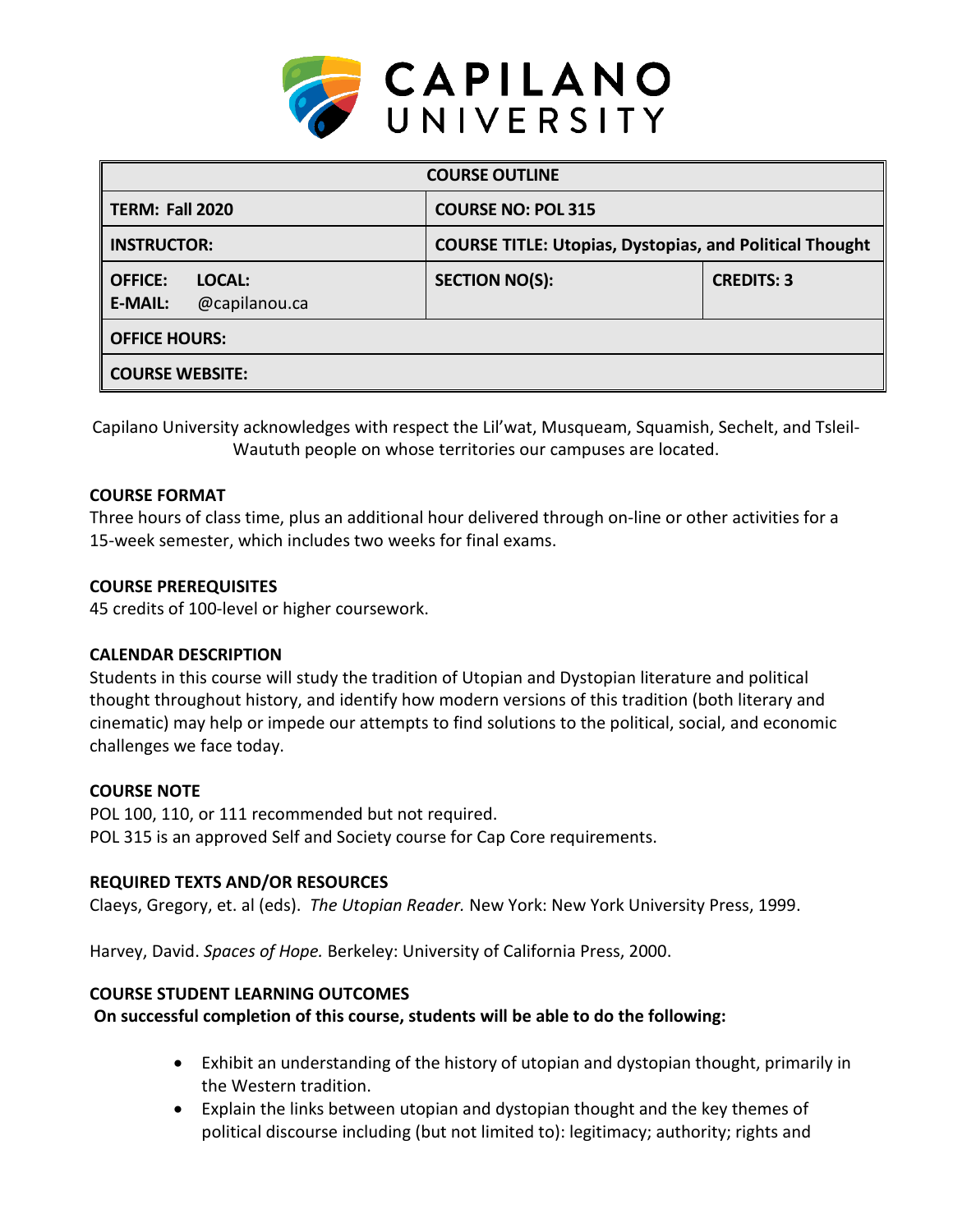responsibilities; individual rights and group rights; the origin of and limits to the institutions of the state; the state of nature, the social contract, and civil society; ideologies; theories of democracy; individualism vs. conformity; human nature; normative and empirical theories; order; and, of course, the nature of power.

• Identify the utility and limits of using utopian and dystopian thought as a tool for social transformation as we address our present political, economic, and social challenges.

## **Students who complete this Self and Society course will be able to do the following:**

- Identify potential root causes of local/global problems and how they affect local/global cultures, economies, politics, and policies.
- Assess and evaluate individual and collective responsibilities within a diverse and interconnected global society.
- Synthesize a range of differing community perspectives on ethics and justice and explain how these perspectives can inform structural change.
- Explain how contexts (e.g. cultural, historical, colonial, economic, technological) shape identity formation and social structures.

# **COURSE CONTENT**

The following units will be covered in the course during the term. A detailed unit assignment and reading requirements will be provided in the first week of class.

- Introduction to Course
- Utopias, Dystopias, and Political thought
- "Pre-*Utopia*" Utopias: Confucius, Plato, St. Augustine
- Thomas More's *Utopia* and Bacon's *New Atlantis*
- Classical Liberal Utopias and Dystopias: Hobbes, Locke, and Rousseau
- Adam Smith and Karl Polanyi: free market utopia or dystopia?
- 19th Century Socialist Utopias: Morris' *News from Nowhere* and Bellamy's *Looking Backward*
- Marx's Vision of a Communist Future
- Totalitarian Dystopias (*V For Vendetta*, Huxley's *Brave New World*, Zamyatin's *We*, Orwell's *1984*)
- Feminist Utopias and Dystopias (*The Handmaid's Tale*, Gilman's *Herland,* Piercy's *Woman on the Edge of Time*, Le Guin's *The Dispossessed, or* Lessing's *the Marriages Between Zones Three, Four and Five.*
- Ecotopias and Ecodystopias (*Solyent Green*, Callenbach's *Ecotopia,* Robinson's *Pacific Edge*, Starhawk's *The Fifth Sacred Thing*)
- Minimalist State-based Utopias and Dystopias (*Blade Runner*, Ayn Rand's *Altas Shrugged*, Heinlein's *The Moon is a Harsh Mistress,* Huxley's *Island*
- The Future of Utopian Thought

## **EVALUATION PROFILE**

| Participation/Class Discussion | 10% |
|--------------------------------|-----|
| Reading quizzes                | 10% |
| Midterm Exam/assignment        | 20% |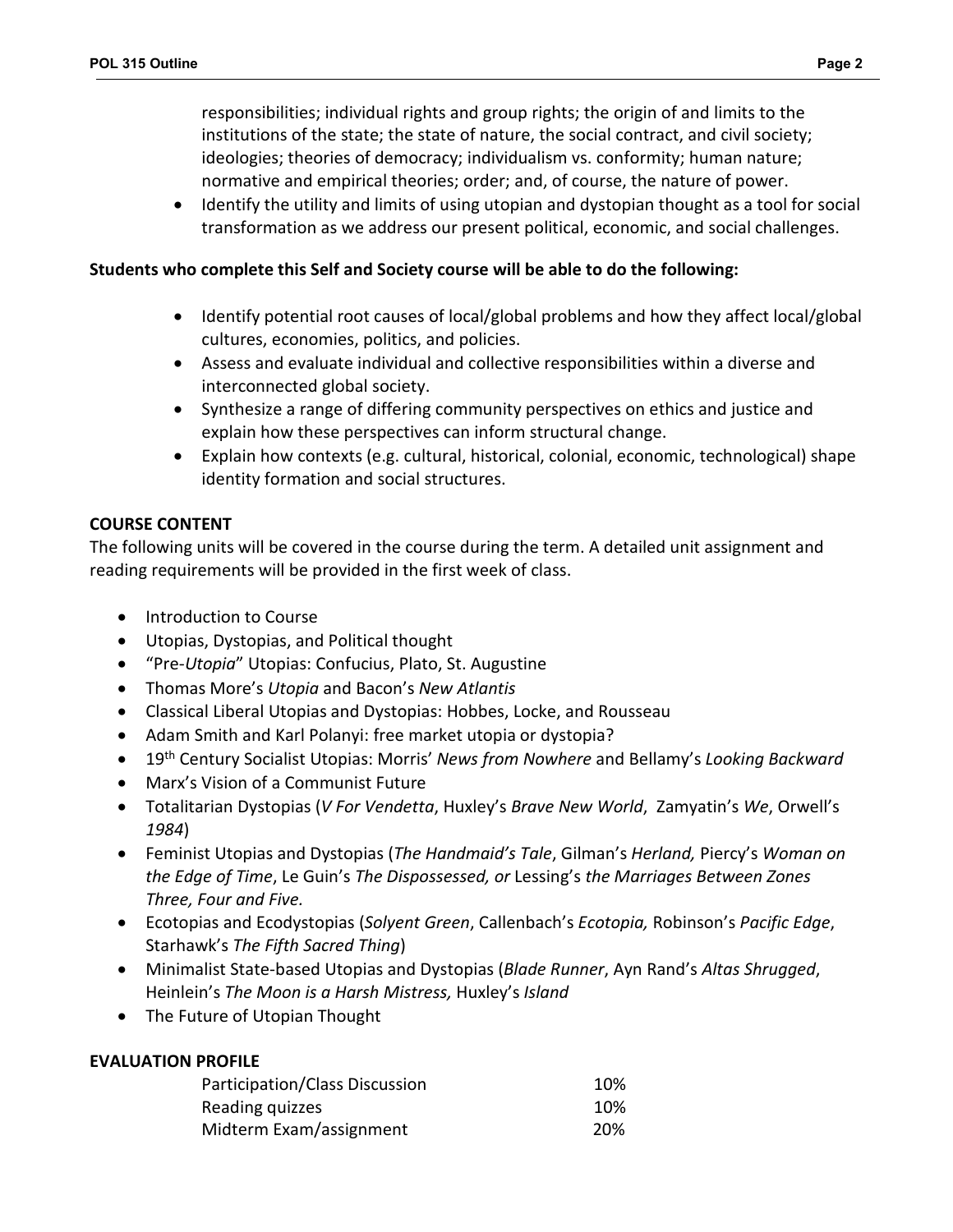| Term Paper or Presentation | 30%  |
|----------------------------|------|
| Final Exam/assignment      | 30%  |
|                            | 100% |

### **Participation**

Students are expected to attend classes, be on time, and to complete the readings. Participation grades will be based on punctuality, attendance, demonstration of knowledge of assigned readings, active and positive engagement in class discussions, and ability to raise critical questions and relevant, insightful and clear ideas in class.

## **GRADING PROFILE**

|               |                           | $A+ = 90-100$ $B+ = 77-79$ $C+ = 67-69$ $D = 50-59$ |  |
|---------------|---------------------------|-----------------------------------------------------|--|
|               |                           | $A = 85-89$ $B = 73-76$ $C = 63-66$ $F = 0-49$      |  |
| $A - = 80-84$ | $B- = 70-72$ $C- = 60-62$ |                                                     |  |

### **Incomplete Grades**

Grades of Incomplete "I" are assigned only in exceptional circumstances when a student requests extra time to complete their coursework. Such agreements are made only at the request of the student, who is responsible to determine from the instructor the outstanding requirements of the course.

## **Late Assignments**

Assignments are due at the beginning of the class on the due date listed. If you anticipate handing in an assignment late, please consult with your instructor beforehand. There may be penalties for late submission of assignments.

## **Missed Exams/Quizzes/Labs etc.**

Make-up exams, quizzes and/or tests are given at the discretion of the instructor. They are generally given only in medical emergencies or severe personal crises. Some missed activities may not be able to be accommodated. Please consult with your instructor.

#### **Attendance**

Students are expected to attend all classes and associated activities.

## **English Usage**

Students are expected to proofread all written work for any grammatical, spelling and stylistic errors. Instructors may deduct marks for incorrect grammar and spelling in written assignments.

#### **Electronic Devices**

Students may use electronic devices during class for note-taking only.

## **On-line Communication**

Outside of the classroom, instructors will (if necessary) communicate with students using either their official Capilano University email or Moodle; please check both regularly. Official communication between Capilano University and students is delivered to students' Capilano University email addresses only.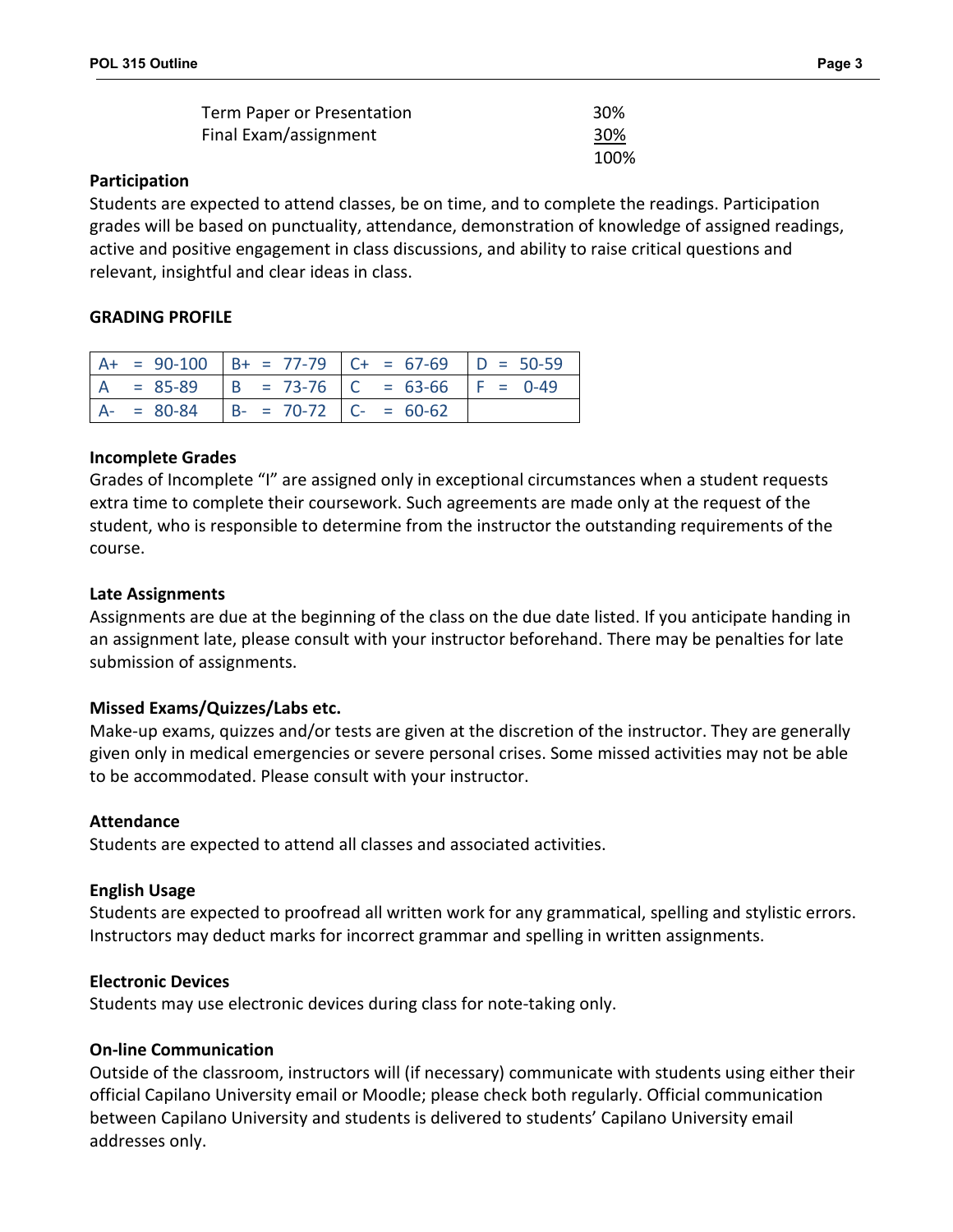### **UNIVERSITY OPERATIONAL DETAILS**

#### **Tools for Success**

Many services are available to support student success for Capilano University students. A central navigation point for all services can be found at:<https://www.capilanou.ca/student-life/>

### **Capilano University Security: download the [CapU Mobile Safety App](https://www.capilanou.ca/services/safety-security/CapU-Mobile-Safety-App/)**

## **Policy Statement (S2009-06)**

Capilano University has policies on Academic Appeals (including appeal of final grade), Student Conduct, Cheating and Plagiarism, Academic Probation and other educational issues. These and other policies are available on the University website.

### **Academic Integrity (S2017-05)**

Any instance of academic dishonesty or breach of the standards of academic integrity is serious and students will be held accountable for their actions, whether acting alone or in a group. See policy and procedures S2017-05 Academic Integrity for more information: [https://www.capilanou.ca/about](https://www.capilanou.ca/about-capu/governance/policies/)[capu/governance/policies/](https://www.capilanou.ca/about-capu/governance/policies/)

Violations of academic integrity, including dishonesty in assignments, examinations, or other academic performances, are prohibited and will be handled in accordance with the Student Academic Integrity Procedures.

**Academic dishonesty** is any act that breaches one or more of the principles of academic integrity. Acts of academic dishonesty may include but are not limited to the following types:

**Cheating**: Using or providing unauthorized aids, assistance or materials while preparing or completing assessments, or when completing practical work (in clinical, practicum, or lab settings), including but not limited to the following:

- Copying or attempting to copy the work of another during an assessment;
- Communicating work to another student during an examination;
- Using unauthorized aids, notes, or electronic devices or means during an examination;
- Unauthorized possession of an assessment or answer key; and/or,
- Submitting of a substantially similar assessment by two or more students, except in the case where such submission is specifically authorized by the instructor.

**Fraud**: Creation or use of falsified documents.

**Misuse or misrepresentation of sources**: Presenting source material in such a way as to distort its original purpose or implication(s); misattributing words, ideas, etc. to someone other than the original source; misrepresenting or manipulating research findings or data; and/or suppressing aspects of findings or data in order to present conclusions in a light other than the research, taken as a whole, would support.